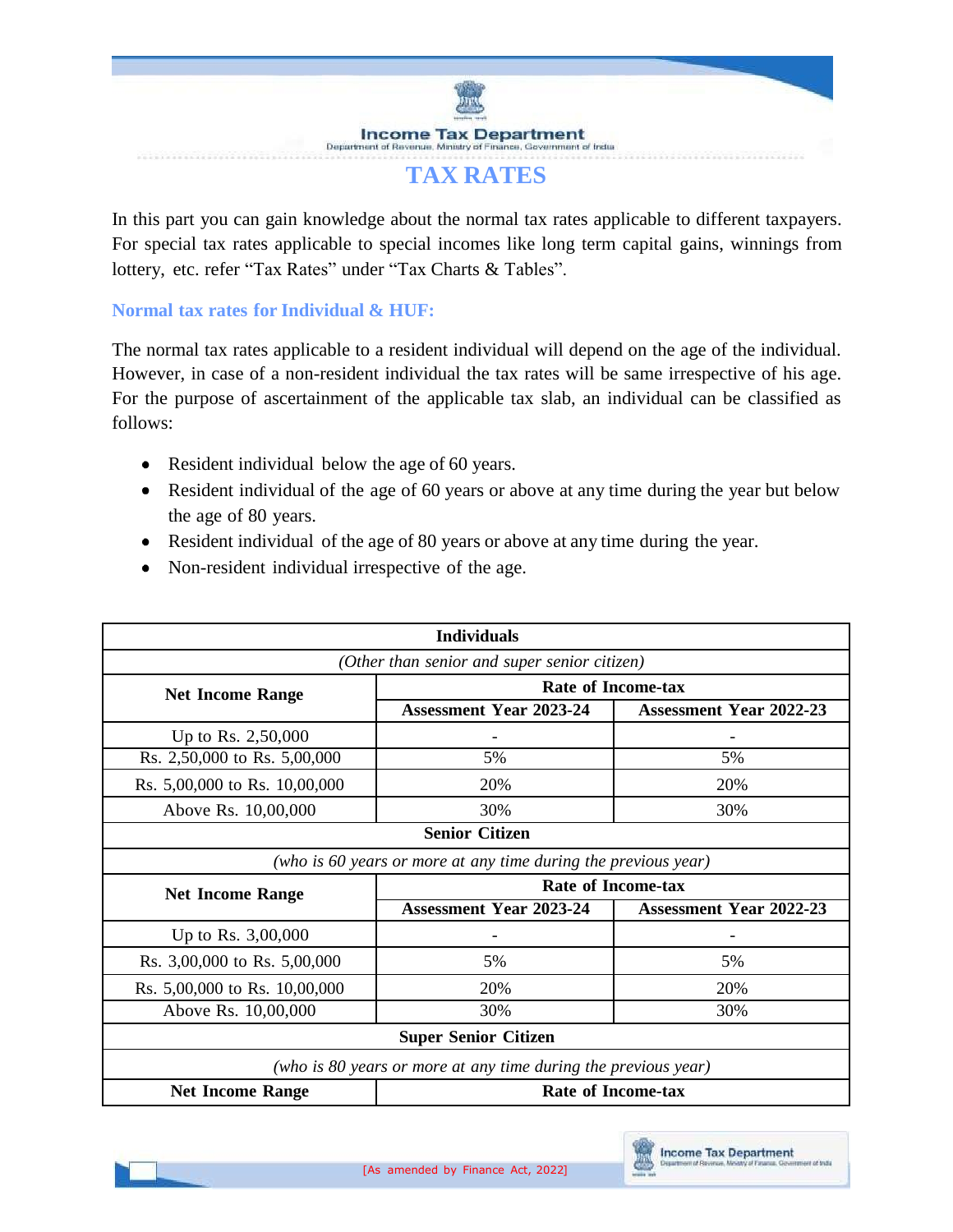

#### **Income Tax Department** Indus

|                                                                             | <b>Assessment Year 2023-24</b> | <b>Assessment Year 2022-23</b> |  |  |
|-----------------------------------------------------------------------------|--------------------------------|--------------------------------|--|--|
| Up to Rs. $5,00,000$                                                        |                                | -                              |  |  |
| Rs. 5,00,000 to Rs. 10,00,000                                               | 20%                            | 20%                            |  |  |
| Above Rs. 10,00,000                                                         | 30%                            | 30%                            |  |  |
| Hindu Undivided Family (Including AOP, BOI and Artificial Juridical Person) |                                |                                |  |  |
|                                                                             | Rate of Income-tax             |                                |  |  |
|                                                                             |                                |                                |  |  |
| <b>Net Income Range</b>                                                     | <b>Assessment Year 2023-24</b> | <b>Assessment Year 2022-23</b> |  |  |
| Up to Rs. 2,50,000                                                          |                                |                                |  |  |
| Rs. 2,50,000 to Rs. 5,00,000                                                | 5%                             | 5%                             |  |  |
| Rs. 5,00,000 to Rs. 10,00,000                                               | 20%                            | 20%                            |  |  |

**Surcharge:** Surcharge is levied on the amount of income-tax at following rates if total income of an assessee exceeds specified limits:-

| Rate of Surcharge                   |                                        |                                         |                                                     |                                  |                                            |                                       |                                         |                                              |                                  |
|-------------------------------------|----------------------------------------|-----------------------------------------|-----------------------------------------------------|----------------------------------|--------------------------------------------|---------------------------------------|-----------------------------------------|----------------------------------------------|----------------------------------|
| <b>Assessment Year 2023-24</b>      |                                        |                                         | <b>Assessment Year 2022-23</b>                      |                                  |                                            |                                       |                                         |                                              |                                  |
| Range of Income                     |                                        |                                         |                                                     |                                  | Range of Income                            |                                       |                                         |                                              |                                  |
| Rs. 50<br>Lakhs to<br>Rs.1<br>Crore | Rs. 1<br>Crore<br>to Rs. $2$<br>Crores | Rs. 2<br>Crores<br>to Rs. $5$<br>Crores | Rs. 5<br>crore<br>to<br>S<br><i>Rs.10</i><br>Crores | Exceedin<br>$g$ Rs. 10<br>Crores | <i>Rs.</i> 50<br>Lakhs to<br>Rs.1<br>Crore | Rs.1<br>Crore<br>to Rs. $2$<br>Crores | Rs. 2<br>Crores<br>to Rs. $5$<br>Crores | Rs. 5<br>crore<br>to<br>S<br>Rs.10<br>Crores | Exceedin<br>$g$ Rs. 10<br>Crores |
| 10%                                 | 15%                                    | 25%                                     | 37%                                                 | 37%                              | 10%                                        | 15%                                   | 25%                                     | 37%                                          | 37%                              |

### **Note:**

- 1) The enhanced surcharge of 25% & 37%, as the case may be, is not levied, from income chargeable to tax under [sections 111A,](javascript:ShowMainContent() [112A](javascript:ShowMainContent() and [115AD.](javascript:ShowMainContent() Hence, the maximum rate of surcharge on tax payable on such incomes shall be 15%.
- 2) From Assessment Year 2023-24 onwards:
	- o *The maximum rate of surcharge on tax payable on dividend income or capital gain referred to in Section 112, shall be 15%.*
	- o *The surcharge rate for AOP with all members as a company, shall be capped at 15%.*

However, marginal relief is available from surcharge in following manner-

- a) in case where net income exceeds Rs. 50 lakh but doesn't exceed Rs. 1 Crore, the amount payable as income tax and surcharge shall not exceed the total amount payable as income tax on total income of Rs 50 Lakh by more than the amount of income that exceeds Rs 50 Lakhs.
- b) in case where net income exceeds Rs. 1 crore but doesn't exceed Rs. 2 crore, marginal relief shall be available from surcharge in such a manner that the amount payable as income tax and surcharge shall not exceed the total amount payable as income-tax on total income of Rs. 1 crore by more than the amount of income that exceeds Rs. 1 crore.

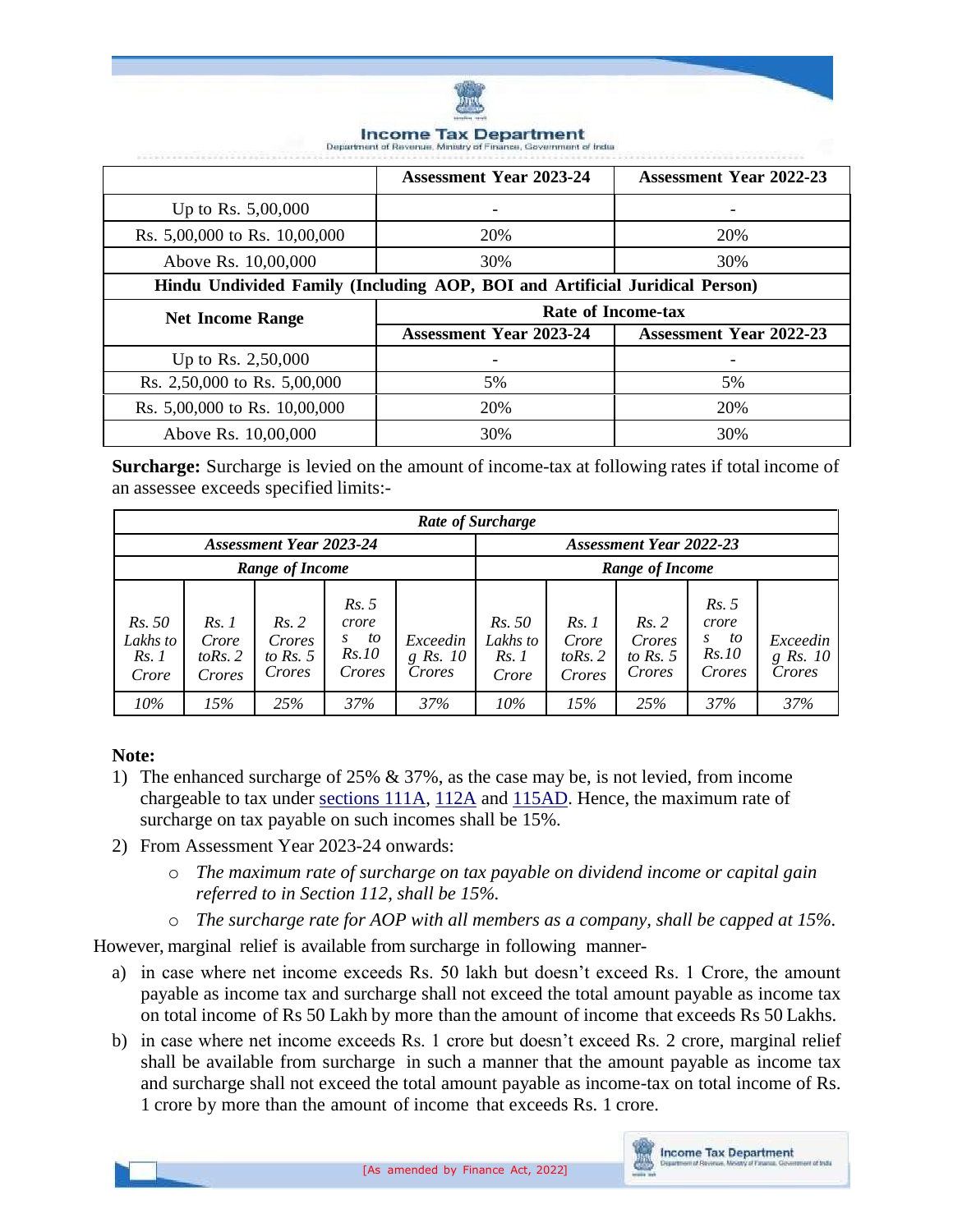### **Income Tax Department**

- c) in case where net income exceeds Rs. 2 crore but doesn't exceed Rs. 5 crore, marginal relief shall be available from surcharge in such a manner that the amount payable as income tax and surcharge shall not exceed the total amount payable as income-tax on total income of Rs. 2 crore by more than the amount of income that exceeds Rs. 2 crore.
- d) in case where net income exceeds Rs. 5 crore, marginal relief shall be available from surcharge in such a manner that the amount payable as income tax and surcharge shall not exceed the total amount payable as income-tax on total income of Rs. 5 crore by more thanthe amount of income that exceeds Rs. 5 crore.

**Health and Education Cess** : Health and Education Cess is levied at the rate of 4% on the amount of income-tax plus surcharge.

**AMT :** In the case of a non-corporate taxpayer to whom the provisions of Alternate Minimum Tax (AMT) applies, tax payable cannot be less than 18.5% (+HEC) of "adjusted total income" computed as per section 115JC. For provisions relating to AMT refer tutorial on "MAT/AMT" in tutorial section.

Notes:

- W.e.f. Assessment Year 2019-20, In case of a unit located in an IFSC which derives its income solely in convertible foreign exchange, the rate of AMT shall be at the rate of 9% instead of existing rate of 18.50%.
- W.e.f. Assessment Year 2023-24, the rate of AMT shall be 15% instead of existing rate of 18.5% in case of a co-operative society.

**Note:** A resident individual (whose net income does not exceed Rs. 5,00,000) can avail rebate under section 87A. It is deductible from income-tax before calculating education cess. The amount of rebate is 100 per cent of income-tax or Rs. 12,500, whichever is less.

| Net income range                 | <b>Income-tax rates</b>                                                         | <b>Health</b> and<br><b>Education Cess</b> |
|----------------------------------|---------------------------------------------------------------------------------|--------------------------------------------|
| Up to Rs. 2,50,000               | Nil                                                                             | Nil                                        |
| $Rs. 2,50,000 - Rs. 5,00,000$    | of (total income <i>minus</i> Rs. 4% of income-tax<br>5%<br>$2,50,000$ [*]      |                                            |
| Rs. $5,00,000 -$ Rs. $10,00,000$ | Rs. $12,500 + 20\%$ of (total income 4% of income-tax<br>minus Rs. $5,00,000$   |                                            |
| Above Rs. 10,00,000              | Rs. $1,12,500 + 30\%$ of (total income 4% of income-tax<br>minus Rs. 10,00,000) |                                            |

## **Non-resident individual/HUF**

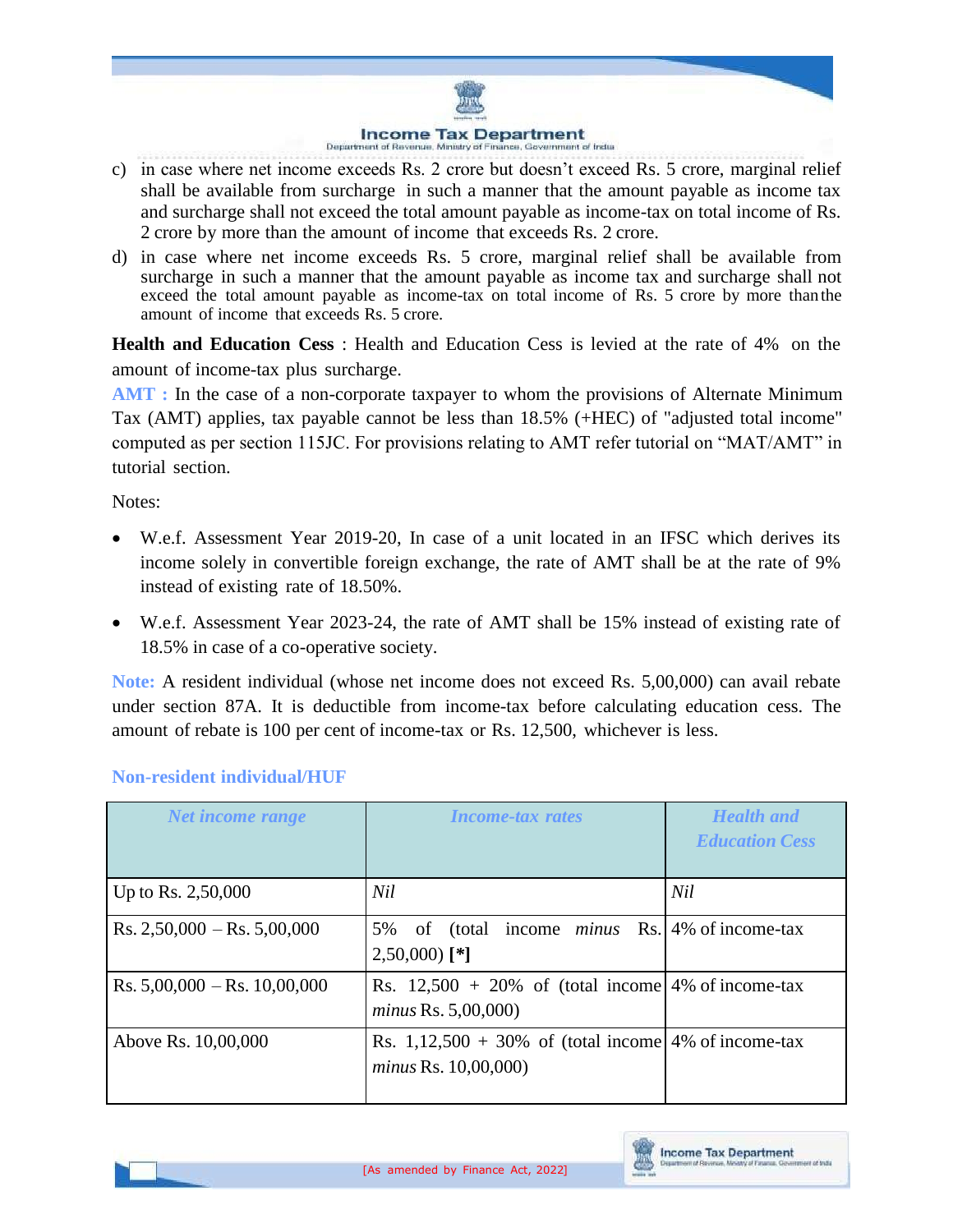

### **Income Tax Department** Department of Re

**Surcharge:** Surcharge is levied on the amount of income-tax at following rates if total income of an assessee exceeds specified limits:-

| Rate of Surcharge                   |                                       |                                         |                                                      |                                  |                                            |                                       |                                         |                                              |                                  |
|-------------------------------------|---------------------------------------|-----------------------------------------|------------------------------------------------------|----------------------------------|--------------------------------------------|---------------------------------------|-----------------------------------------|----------------------------------------------|----------------------------------|
| <b>Assessment Year 2023-24</b>      |                                       |                                         | <b>Assessment Year 2022-23</b>                       |                                  |                                            |                                       |                                         |                                              |                                  |
| Range of Income                     |                                       |                                         |                                                      |                                  | Range of Income                            |                                       |                                         |                                              |                                  |
| Rs. 50<br>Lakhs to<br>Rs.1<br>Crore | Rs.1<br>Crore<br>to Rs. $2$<br>Crores | Rs. 2<br>Crores<br>to Rs. $5$<br>Crores | Rs. 5<br>crore<br>to<br>S.<br><i>Rs.10</i><br>Crores | Exceedin<br>$g$ Rs. 10<br>Crores | <i>Rs.</i> 50<br>Lakhs to<br>Rs.1<br>Crore | Rs.1<br>Crore<br>to Rs. $2$<br>Crores | Rs. 2<br>Crores<br>to Rs. $5$<br>Crores | Rs. 5<br>crore<br>to<br>S<br>Rs.10<br>Crores | Exceedin<br>$g$ Rs. 10<br>Crores |
| 10%                                 | 15%                                   | 25%                                     | 37%                                                  | 37%                              | 10%                                        | 15%                                   | 25%                                     | 37%                                          | 37%                              |

However, marginal relief is available from surcharge in following manner-

- a) n case where net income exceeds Rs. 50 lakh but doesn't exceed Rs. 1 Crore, the amount payable as income tax and surcharge shall not exceed the total amount payable as income tax on total income of Rs 50 Lakh by more than the amount of income that exceeds Rs 50 Lakhs.
- b) in case where net income exceeds Rs. 1 crore but doesn't exceed Rs. 2 crore, marginal relief shall be available from surcharge in such a manner that the amount payable as income tax and surcharge shall not exceed the total amount payable as income-tax on total income of Rs. 1 crore by more than the amount of income that exceeds Rs. 1 crore.
- c) in case where net income exceeds Rs. 2 crore but doesn't exceed Rs. 5 crore, marginal relief shall be available from surcharge in such a manner that the amount payable as income tax and surcharge shall not exceed the total amount payable as income-tax on total income of Rs. 2 crore by more than the amount of income that exceeds Rs. 2 crore.
- d) in case where net income exceeds Rs. 5 crore, marginal relief shall be available from surcharge in such a manner that the amount payable as income tax and surcharge shall not exceed the total amount payable as income-tax on total income of Rs. 5 crore by more than the amount of income that exceeds Rs. 5 crore.

Health and Education Cess: Health and Education Cess is levied at the rate of 4% on the amount of income-tax plus surcharge.

**AMT** : In the case of a non-corporate taxpayer to whom the provisions of Alternate Minimum Tax (AMT) applies, tax payable cannot be less than 18.5% (+HEC) of "adjusted total income" computed as per section 115JC. For provisions relating to AMT refer tutorial on "MAT/AMT" in tutorial section.

### Notes:

- W.e.f. Assessment Year 2019-20, In case of a unit located in an IFSC which derives its income solely in convertible foreign exchange, the rate of AMT shall be at the rate of 9% instead of existing rate of 18.50%.
- W.e.f. Assessment Year 2023-24, the rate of AMT shall be 15% instead of existing rate of 18.5% in case of a co-operative society.

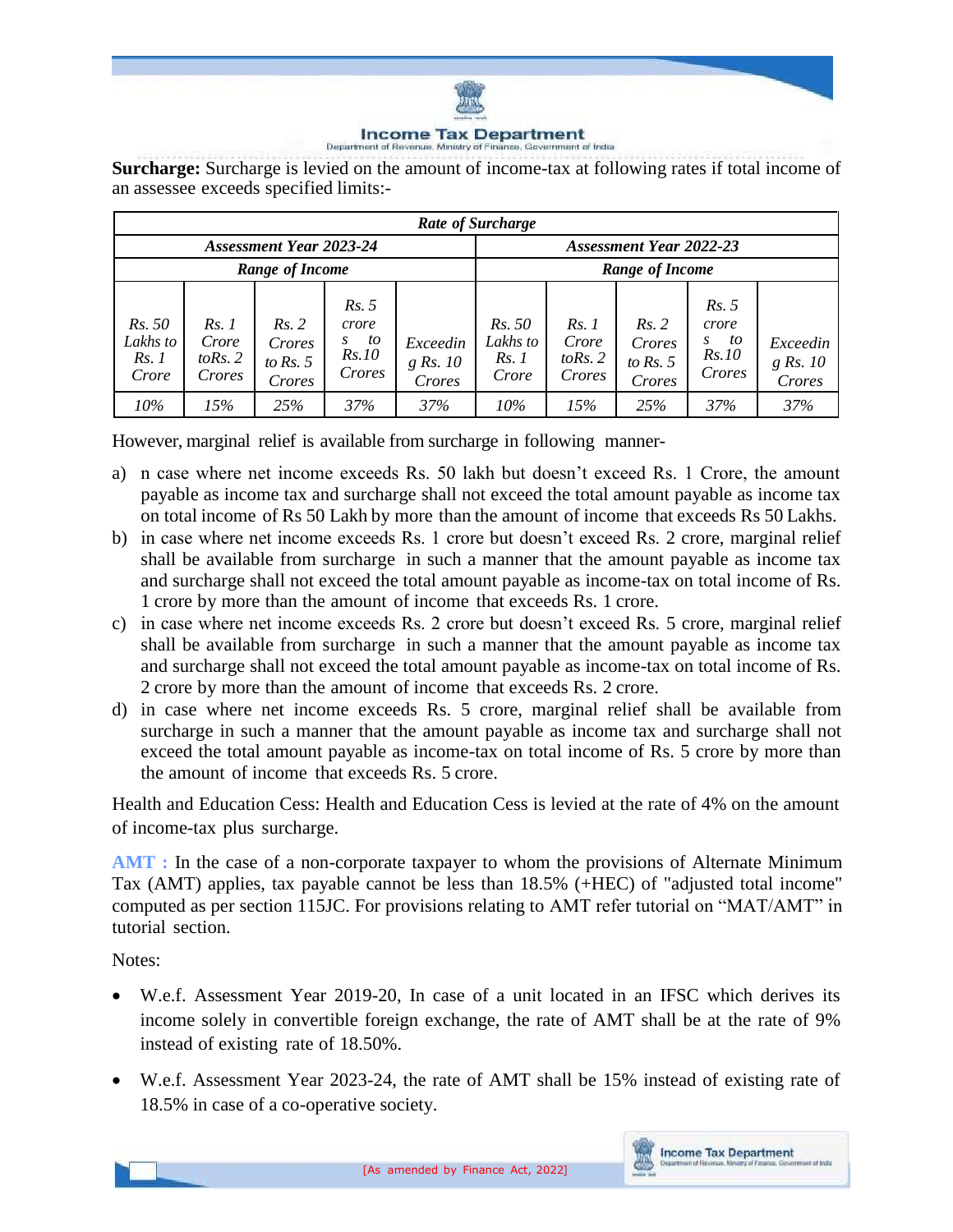

### **Special tax Rate for Individual and HUFs**

**The Finance Act, 2020, has provided an option to Individuals and HUF for payment oftaxes at the following reduced rates from Assessment Year 2021-22 and onwards:**

| <b>Total Income (Rs)</b>    | Rate |
|-----------------------------|------|
| Up to $2,50,000$            | Nil  |
| From 2,50,001 to 5,00,000   | 5%   |
| From 5,00,001 to 7,50,000   | 10%  |
| From 7,50,001 to 10,00,000  | 15%  |
| From 10,00,001 to 12,50,000 | 20%  |
| From 12,50,001 to 15,00,000 | 25%  |
| Above 15,00,000             | 30%  |

**Surcharge:** Surcharge is levied on the amount of income-tax at following rates if total income of an assessee exceeds specified limits:-

| Range of Income                |                                |                                 |                                  |                            |
|--------------------------------|--------------------------------|---------------------------------|----------------------------------|----------------------------|
| Rs. 50 Lakhs to<br>Rs. 1 Crore | Rs. 1 Crore to Rs.<br>2 Crores | Rs. 2 Crores to<br>Rs. 5 Crores | Rs. 5 crores to Rs.<br>10 Crores | Exceeding Rs. 10<br>Crores |
| $10\%$                         | 15%                            | 25%                             | 37%                              | 37%                        |

*Notes: The maximum rate of surcharge on tax payable on dividend income or capital gain referred to in Section 111A, Section 112, Section 112A or Section 115AD shall be 15%.* 

However, marginal relief is available from surcharge in following manner-

- e) in case where net income exceeds Rs. 50 lakh but doesn't exceed Rs. 1 Crore, the amount payable as income tax and surcharge shall not exceed the total amount payable as income tax on total income of Rs 50 Lakh by more than the amount of income that exceeds Rs 50 Lakhs.
- f) in case where net income exceeds Rs. 1 crore but doesn't exceed Rs. 2 crore, marginal relief shall be available from surcharge in such a manner that the amount payable as income tax and surcharge shall not exceed the total amount payable as income-tax on total income of Rs. 1 crore by more than the amount of income that exceeds Rs. 1 crore.
- g) in case where net income exceeds Rs. 2 crore but doesn't exceed Rs. 5 crore, marginal relief shall be available from surcharge in such a manner that the amount payable as income tax and surcharge shall not exceed the total amount payable as income-tax on total income of Rs.2 crore by more than the amount of income that exceeds Rs. 2 crore.
- h) in case where net income exceeds Rs. 5 crore, marginal relief shall be available from surcharge in such a manner that the amount payable as income tax and surcharge shall not

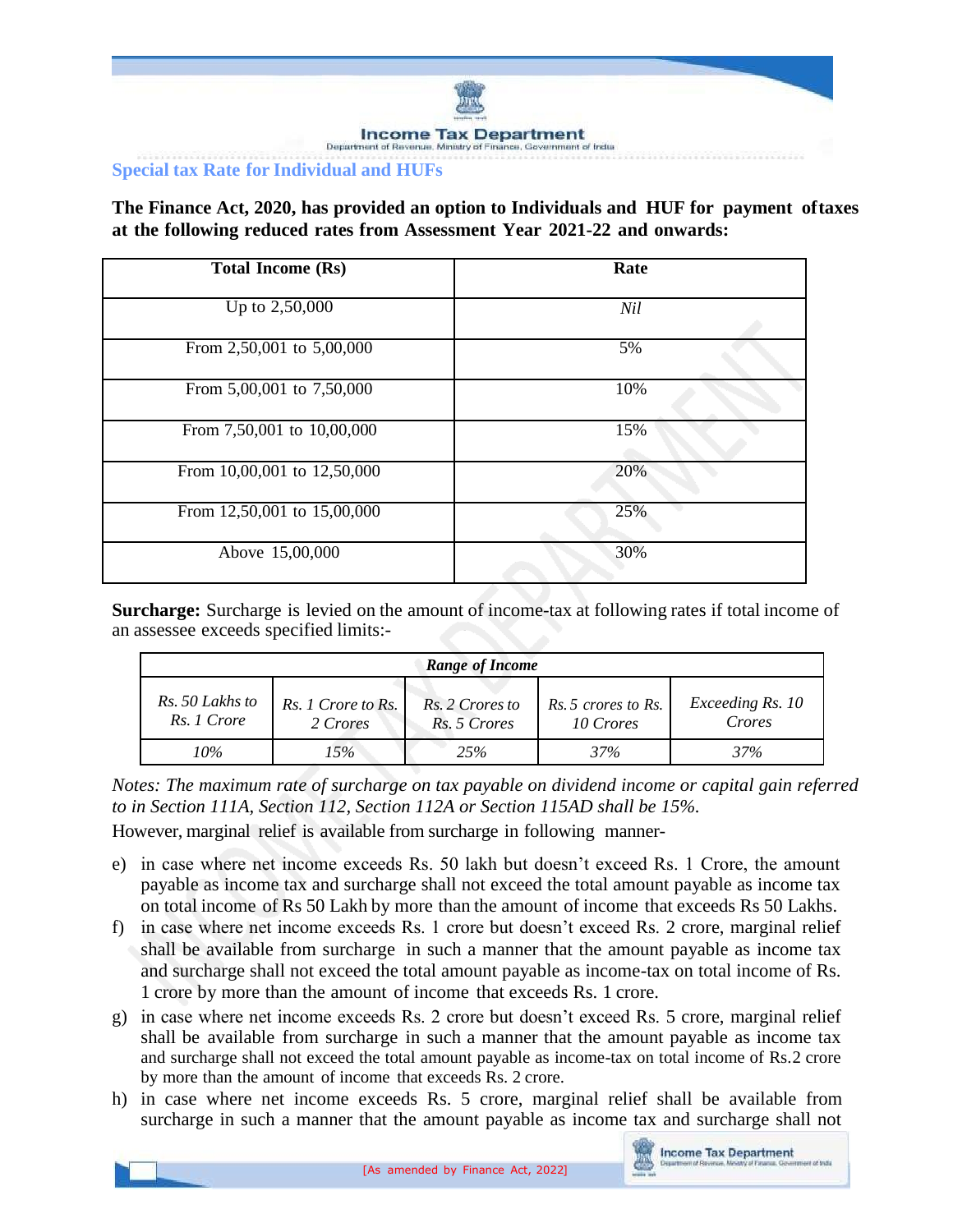

exceed the total amount payable as income-tax on total income of Rs. 5 crore by more than the amount of income that exceeds Rs. 5 crore.

**Health and Education Cess** : Health and Education Cess is levied at the rate of 4% on the amount of income-tax plus surcharge.

## **AMT :**

The assessee opting for this scheme have been kept out of the purview of Alternate Minimum Tax (AMT). Further the provision relating to the computation, carry forward and set off of AMT credit shall not apply to these assessees.

**Note:** A resident individual (whose net income does not exceed Rs. 5,00,000) can avail rebate under section 87A. It is deductible from income-tax before calculating education cess. The amount of rebate is 100 per cent of income-tax or Rs. 12,500, whichever is less.

### **Conditions to be satisfied:**

The option to pay tax at lower rates shall be available only if the total income of assessee is computed without claiming following exemptions or deductions:

- a) Leave Travel concession [Section 10(5)]
- b) House Rent Allowance [Section 10(13A)]
- c) Official and personal allowances (other than those as may be prescribed) [Section10(14)]
- d) Allowances to MPs/MLAs [Section 10(17)]
- e) Allowances for income of minor [Section 10(32)]
- f) Deduction for units established in Special Economic Zones (SEZ) [Section 10AA];
- g) Standard Deduction [Section 16(ia)]
- h) Entertainment Allowance [Section 16((ii)]
- i) Professional Tax [Section 16(iii)]
- j) Interest on housing loan [Section 24(b)]
- k) Additional depreciation in respect of new plant and machinery [Section 32(1)(iia)];
- l) Deduction for investment in new plant and machinery in notified backward areas [Section 32AD];
- m) Deduction in respect of tea, coffee or rubber business [Section 33AB];
- n) Deduction in respect of business consisting of prospecting or extraction orproduction of petroleum or natural gas in India [Section 33ABA];
- o) Deduction for donation made to approved scientific research association, university college or other institutes for doing scientific research which may or may not be related to business [Section  $35(1)(ii)$ ];
- p) Deduction for payment made to an Indian company for doing scientific research which may or may not be related to business [Section 35(1)(iia)];
- q) Deduction for donation made to university, college, or other institution for doingresearch in social science or statistical research [Section 35(1)(iii)];

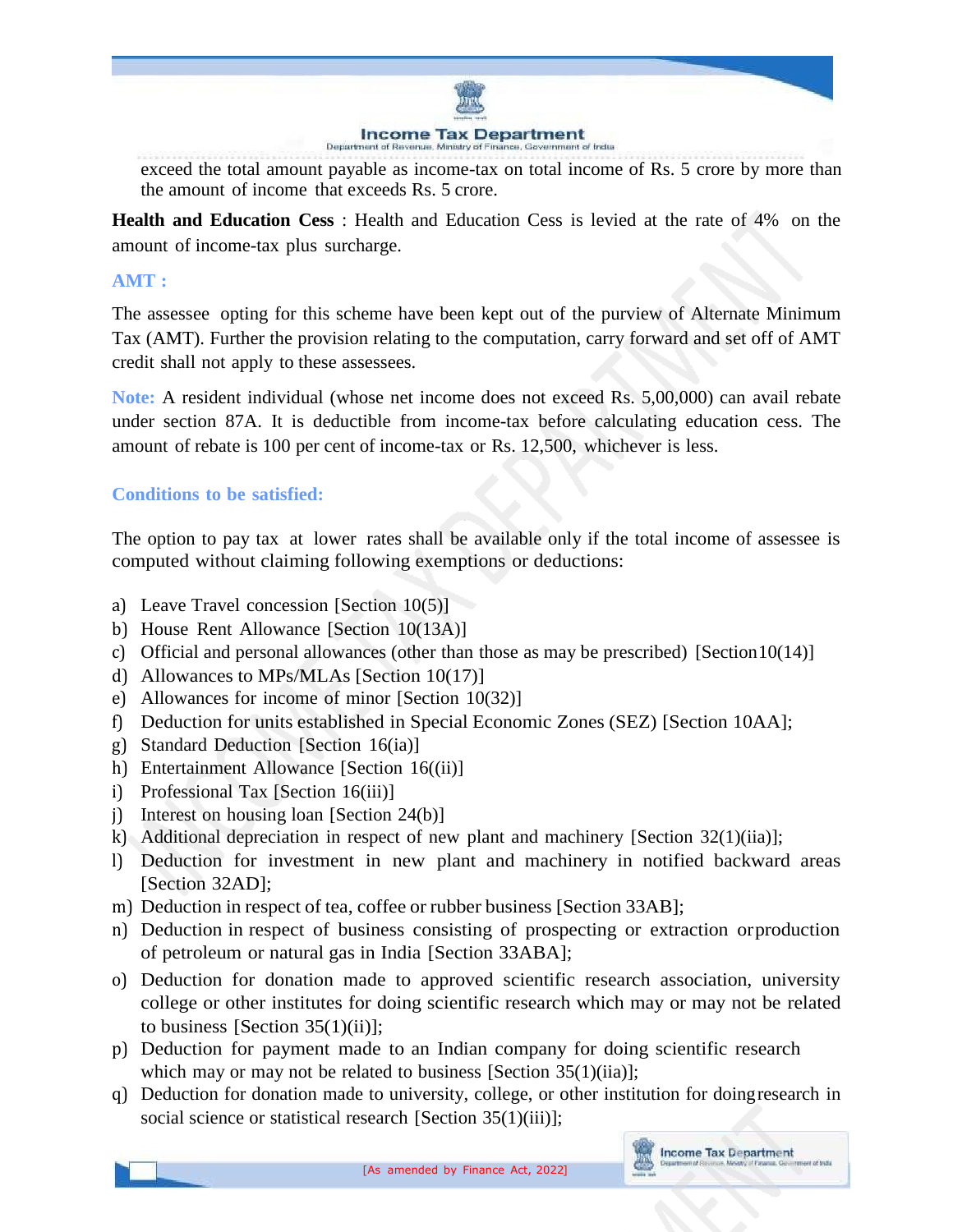### **Income Tax Department**

- r) Deduction for donation made for or expenditure on scientific research [Section35(2AA)];
- s) Deduction in respect of capital expenditure incurred in respect of certain specified businesses, i.e., cold chain facility, warehousing facility, etc. [Section 35AD];
- t) Deduction for expenditure on agriculture extension project [Section 35CCC];
- u) Deduction for family Pension [Section 57(iia)]
- v) Deduction in respect of certain incomes other than specified under Section 80JJAA, 80CCD(2) and deduction under section 80LA for Unit located in IFSC [Part C of Chapter VI-A].

Total income of the assessee is calculated after claiming depreciation under section 32, other than additional depreciation, and without adjusting brought forward losses and depreciation from any earlier year (if such loss or depreciation pertains to any deduction under the aforesaid sections). Further, loss under the head house property can't be set off against other heads of Income. Moreover, such loss and depreciation willnot be carried forward.

If the assessee has any unabsorbed depreciation, relating to additional depreciation, which has not been given full effect, the corresponding adjustment shall be made to WDV of the block of assets in the prescribed manner

In case the assessee has business or professional income, this option shall be exercised on or before the due date for furnishing the returns of income. Once the assessee has exercised the option for any previous year, it cannot be subsequently withdrawn for the same or any other previous year. The option once exercised for any previous year can be withdrawn only once in subsequent previous year (other than the year in which it was exercised) and thereafter, he shall never be eligible to exercise this option again except where such person ceases to have any business income.

If assessee does not have business or professional income, the option must be exercisedalong with the return of income for every previous year. If an assessee, after opting for Section 115BAC, claims any of prescribed deduction or allowance in any previous year, then the option to pay tax at concessional rate shall become invalid for that year.

**Normal tax rates applicable to a firm**

A firm is taxed at a flat rate of 30%. Apart from tax @ 30%, Health and Education Cess is levied @ 4% of income-tax.

**Surcharge :** Surcharge is levied @ 12% on the amount of income-tax where net income exceeds Rs. 1 crore. In a case where surcharge is levied, health and education cess of 4% will be levied on the amount of income-tax plus surcharge.

However, marginal relief is available from surcharge in such a manner that in the case of a person having a net income of exceeding Rs. 1 crore, the amount payable as income tax and surcharge shall not exceed the total amount payable as income-tax on total income of Rs. 1 crore by more than the amount of income that exceeds Rs. 1 crore.

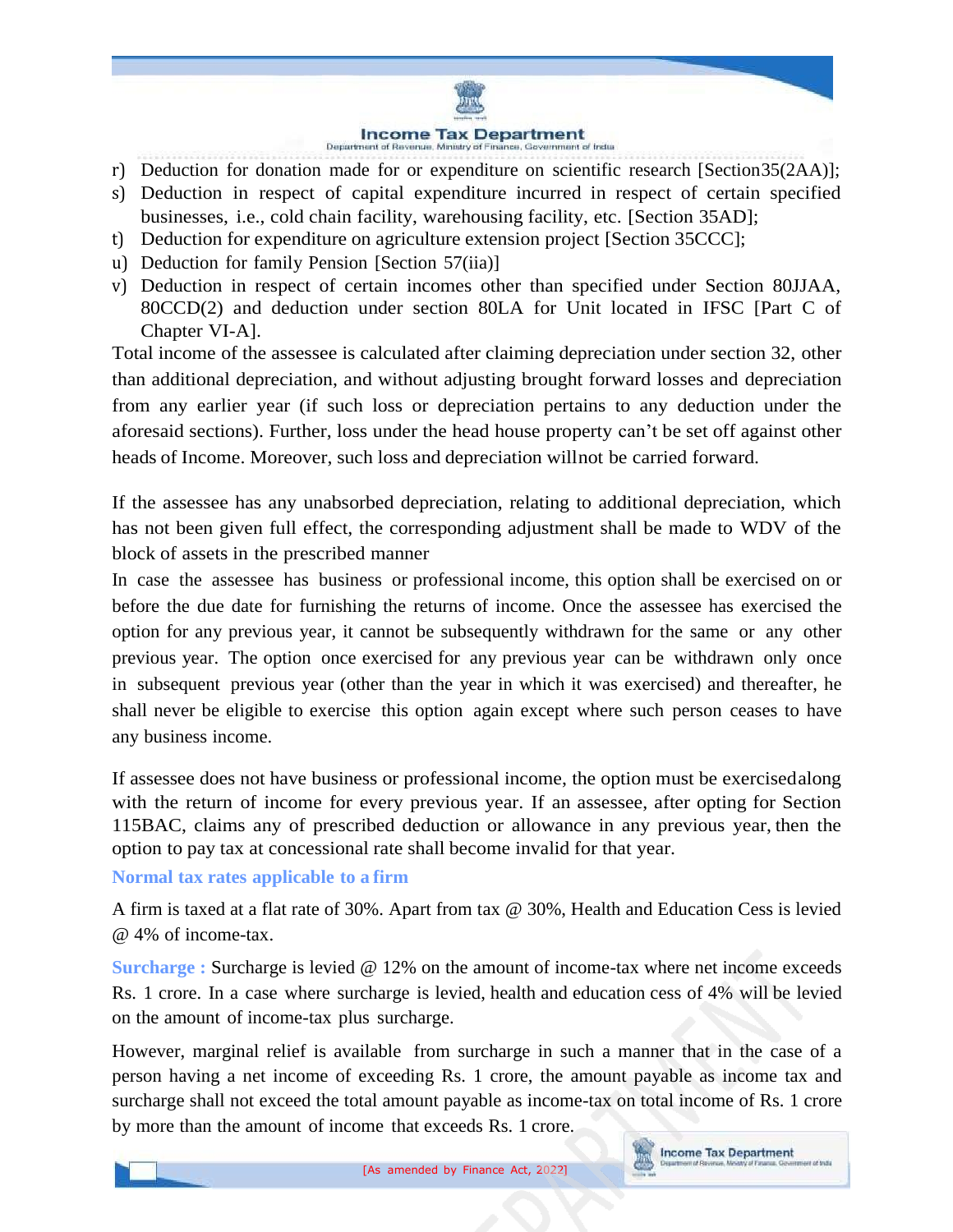

**AMT :** In the case of a non-corporate taxpayers to whom the provisions of Alternate Minimum Tax (AMT) applies, tax payable cannot be less than 18.5% (+SC+HEC) of "adjusted total income" computed as per section 115JC. For provisions relating to AMT refer tutorial on "MAT/AMT" in tutorial section.

**Normal Tax rates applicable to a domestic company**

Income-tax rates applicable in case of domestic companies for assessment year 2022-23and 2023-24 are as follows:

| <b>Domestic Company</b>                                                                                               | Assessment Year 2022-23 | <b>Assessment Year 2023-24</b> |
|-----------------------------------------------------------------------------------------------------------------------|-------------------------|--------------------------------|
|                                                                                                                       |                         |                                |
|                                                                                                                       |                         |                                |
| - Where its total turnover or gross<br>receipt during the previous year<br>$2019-20$ does not<br>exceed Rs. 400 crore | 25%                     | <b>NA</b>                      |
| - Where its total turnover or gross<br>receipt during the previous year<br>$2020-21$ does not<br>exceed Rs. 400 crore | <b>NA</b>               | 25%                            |
| Any other domestic company                                                                                            | 30%                     | 30%                            |

**Surcharge :** In addition to tax at above rate, surcharge is levied @ 7% on the amount of incometax if net income exceeds Rs. 1 crore but does not exceed Rs. 10 crore and @ 12% on the amount of income-tax if net income exceeds Rs. 10 crore. In a case where surcharge is levied, health and education cess of 4% will be levied on the amount of income-tax plus surcharge.

However, marginal relief is available from surcharge in such a manner that in the case of a company whose net income exceeds Rs. 1 crore but does not exceed Rs. 10 crore, the amount payable as income-tax and surcharge shall not exceed the total amount payable as income-tax on total income of Rs. 1 crore by more than the amount of income that exceeds Rs. 1 crore.

In case of a domestic company whose net income exceeds Rs. 10 crore, marginal relief is available from surcharge in such a manner that the amount payable as income-tax and surcharge shall not exceed the total amount payable as income-tax and surcharge on total income of Rs. 10 crore by more than the amount of income that exceeds Rs. 10 crore.

**Health and Education Cess:** The amount of income-tax and the applicable surcharge, shall be further increased by health and education cess calculated at the rate of four percent of such income-tax and surcharge.

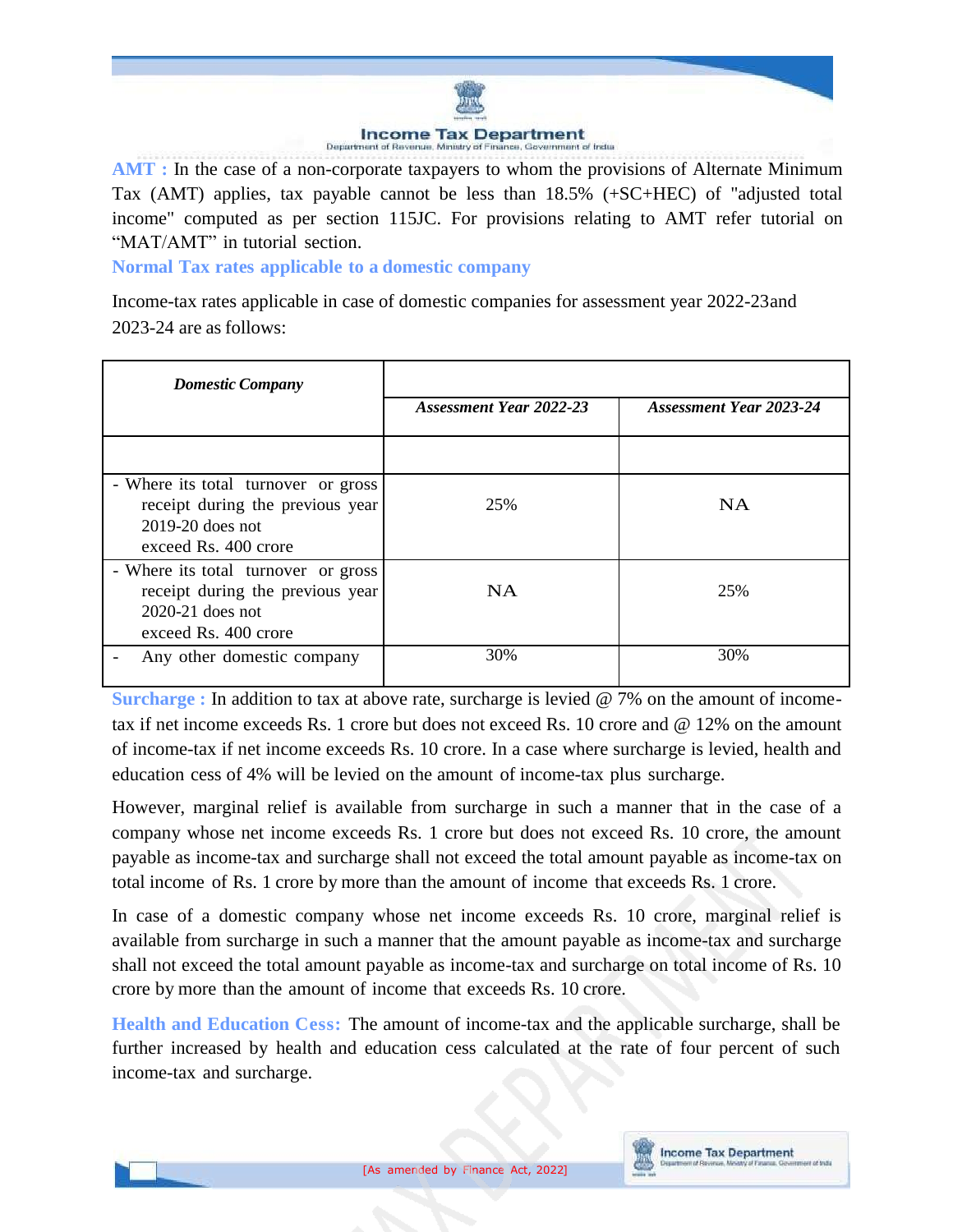# **Income Tax Department**

**MAT :** In the case of a corporate taxpayer to whom the provisions of Minimum Alternate Tax (MAT) applies, tax payable cannot be less than 15% (+HEC) of "Book profit" computed as per section 115JB. However, MAT is levied at the rate of 9% (plus surcharge and cess as applicable) in case of a company, being a unit of an International Financial Services Centre and deriving its income solely in convertible foreign exchange. For provisions relating to MAT refer tutorial on "MAT/AMT" in tutorial section.

## **Special Tax rates applicable to a domestic company**

The special Income-tax rates applicable in case of domestic companies for assessmentyear 2022-23 and 2023-24 are as follows:

| <b>Domestic Company</b>              |                                |                                |
|--------------------------------------|--------------------------------|--------------------------------|
|                                      | <b>Assessment Year 2022-23</b> | <b>Assessment Year 2023-24</b> |
|                                      |                                |                                |
| Where it opted for Section<br>115BA  | 25%                            | 25%                            |
| Where it opted for Section<br>115BAA | 22%                            | 22%                            |
| Where it opted for Section<br>115BAB | 15%                            | 15%                            |

**Surcharge** : The rate of surcharge in case of a company opting for taxability under Section 115BAA or Section 115BAB shall be flat 10% irrespective of amount of total income.

**Health and Education Cess:** The amount of income-tax and the applicable surcharge, shall be further increased by health and education cess calculated at the rate of four percent of such income-tax and surcharge.

**MAT**: The domestic company who has opted for special taxation regime under section 115BAA & 115BAB is exempted from provision of MAT. However, no exemption is available in case where section 115BA has been opted.

In that case, the provisions of Minimum Alternate Tax (MAT) applies, tax payable cannot be less than 15% (+HEC) of "Book profit" computed as per section 115JB. However, MAT is levied at the rate of 9% (plus surcharge and cess as applicable) in case of a company, being a unit of an International Financial Services Centre and deriving its income solely in convertible foreign exchange. For provisions relating to MAT refer tutorial on "MAT/AMT" in tutorial section.

## **Normal tax rates applicable to a foreign company**

A foreign company is taxed at a flat rate of 40%. Apart from tax @ 40%, Health and Education Cess is levied @ 4% of income-tax.

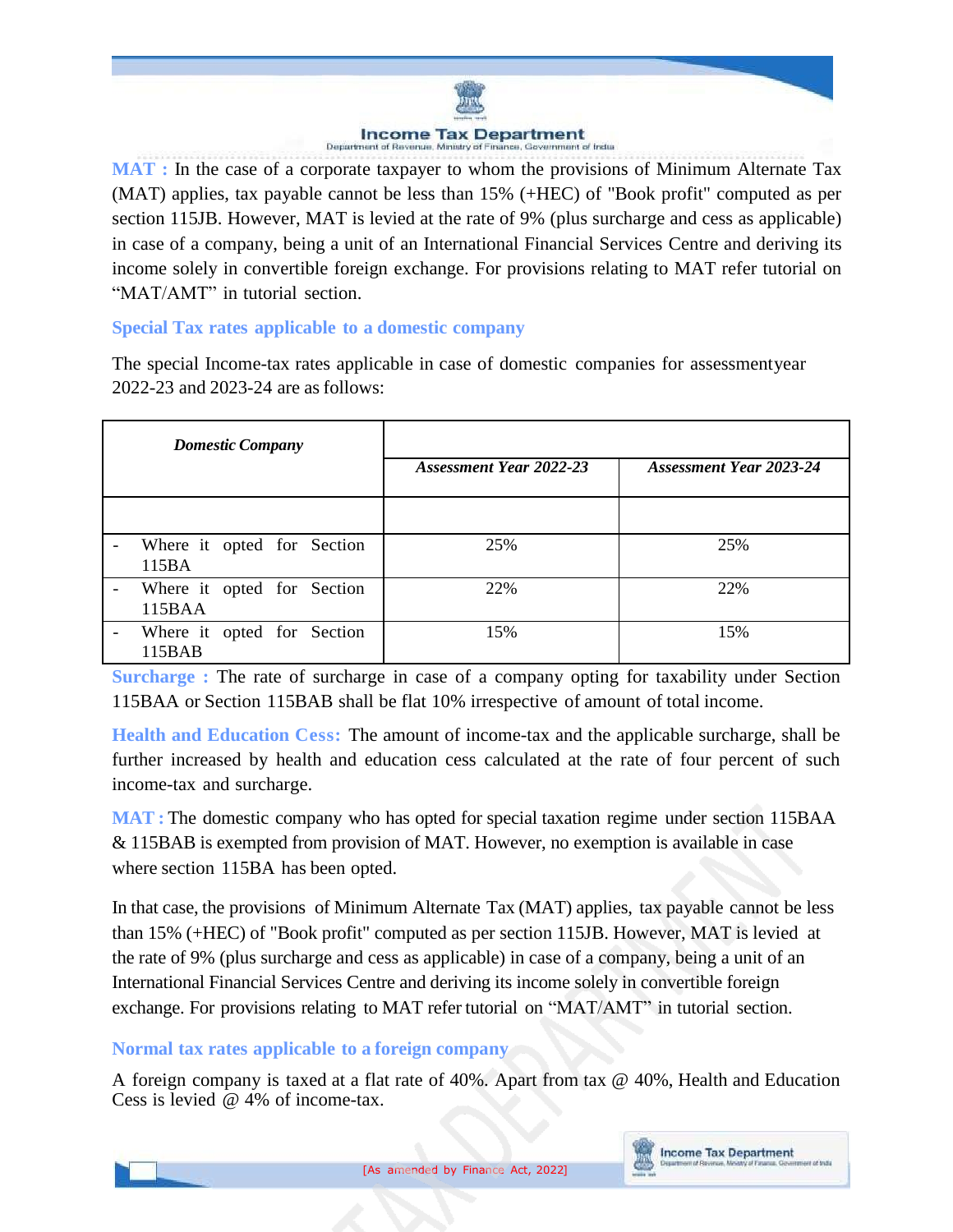### **Income Tax Department** Demart

**Surcharge :** In addition to tax at above rate, surcharge is levied @ 2% on the amount of incometax if net income exceeds Rs. 1 crore but does not exceed Rs. 10 crore and @ 5% on the amount of income-tax if net income exceeds Rs. 10 crore. In a case where surcharge is levied, health and education cess of 4% will be levied on the amount of income-tax plus surcharge.

However, marginal relief is available from surcharge in such a manner that in the case of a foreign company whose net income exceeds Rs. 1 crore but does not exceed Rs. 10 crore the amount payable as income-tax and surcharge shall not exceed the total amount payable as income-tax on total income of Rs. 1 crore by more than the amount of income that exceeds Rs. 1 crore.

In case of a foreign company whose net income exceeds Rs. 10 crore, marginal relief is available from surcharge in such a manner that the amount payable as income-tax and surcharge shall not exceed the total amount payable as income-tax and surcharge on total income of Rs. 10 crore by more than the amount of income that exceeds Rs. 10 crore.

**MAT :** In the case of a corporate taxpayer to whom the provisions of Minimum Alternate Tax (MAT) applies, tax payable cannot be less than 15% (+HEC) of "Book profit" as per section 115JB. However, as per Explanation 4 to section 115JB as amended by Finance Act, 2016 with retrospective effect from 1/4/2001, it is clarified that the MAT provisions shall not be applicable and shall be deemed never to have been applicable to an assessee, being a foreign company, if— (i) the assessee is a resident of a country or a specified territory with which India has an agreement referred to in sub-section (1) of section 90 or the Central Government has adopted any agreement under sub-section (1) of section 90A and the assessee does not have a permanent establishment in India in accordance with the provisions of such agreement; or [As amended by Finance Act, 2016] (ii) the assessee is a resident of a country with which India does not have an agreement of the nature referred to in clause (i) and the assessee is not required to seek registration under any law for the time being in force relating to companies. For provisions relating to MAT refer tutorial on "MAT/AMT" in tutorial section.

| Net income range        | <b>Rate of income-tax</b> |
|-------------------------|---------------------------|
| Up to Rs. $10,000$      | 10%                       |
| Rs. 10,000 - Rs. 20,000 | 20%                       |
| Above Rs. 20,000        | 30%                       |

**Normal tax rates applicable to a Co-operative societies**

Apart from tax at above rate, Health and Education Cess is levied @ 4% of income-tax.

**Surcharge :** Surcharge is levied @ 12% on the amount of income-tax where net income exceeds Rs. 1 crore . In a case where surcharge is levied, HEC of 4% will be levied on the amount of income-tax plus surcharge.

*Note: From Assessment Year 2023-24 onwards, the rate of surcharge in the case of co-operative societies having income between 1 crore to 10 crores is reduced from 12% to 7%.*

However, marginal relief is available from surcharge in such a manner that in the case of a

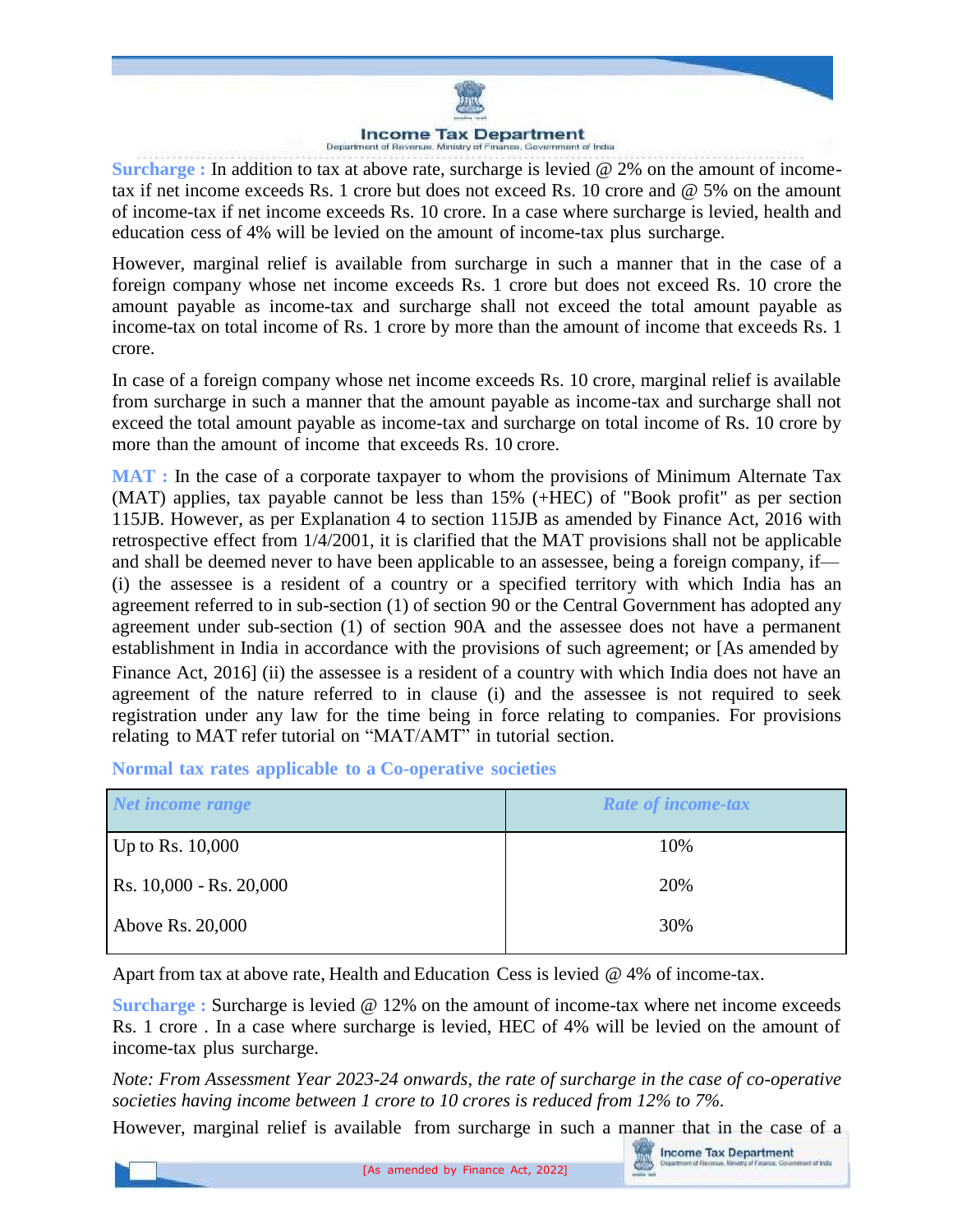

person having a net income exceeding Rs. 1 crore, the amount payable as income tax and surcharge shall not exceed the total amount payable as income-tax on total income of Rs. 1 crore by more than the amount of income that exceeds Rs. 1 crore.

Similarly, if the net income exceeds Rs. 10 crore, the amount payable as income-tax and surcharge shall not exceed the total income payable as income-tax and surcharge on total income of Rs. 10 crore by more than the amount of income that exceeds Rs. 10 crore.

**AMT :** In the case of a non-corporate taxpayer to whom the provisions of Alternate Minimum Tax (AMT) applies, tax payable cannot be less than 18.5% (+SC+HEC) of "adjusted total income" computed as per section 115JC. For provisions relating to AMT refer tutorial on "MAT/AMT" in tutorial section.

**Special tax rates applicable to a Co-operative societies**

The Finance Act, 2020 has inserted a new section 115BAD in Income-tax Act to provide an option to the co-operative societies to get taxed at the rate of 22% *plus* 10% surcharge and 4% cess. The resident co-operative societies have an option to opt for taxation under newly section 115BAD of the Act w.e.f. Assessment Year 2022-23. The option once exercised under this section cannot be subsequently withdrawn for the same or any other previous year.

If the new regime of Section 115BAD is opted by a co-operative society, its income shall be computed without providing for specified exemption, deduction or incentive available under the Act. The societies opting for this section have been kept out of the purview of Alternate Minimum Tax (AMT). Further, the provision relating to computation, carry forward and setoff of AMT credit shall not apply to these assessees.

The option to pay tax at lower rates shall be available only if the total income of cooperative society is computed without claiming following exemptions or deductions:

- a) Deduction for units established in Special Economic Zones (SEZ) [Section 10AA];
- b) Additional depreciation in respect of new plant and machinery [Section 32(1)(iia)];
- c) Deduction for investment in new plant and machinery in notified backward areas [Section 32AD];
- d) Deduction in respect of tea, coffee or rubber business [Section 33AB];
- e) Deduction in respect of business consisting of prospecting or extraction or production of petroleum or natural gas in India [Section 33ABA];
- f) Deduction for donation made to approved scientific research association, university college or other institutes for doing scientific research which may or may not be related to business [Section  $35(1)(ii)$ ];
- g) Deduction for payment made to an Indian company for doing scientific research which may or may not be related to business [Section 35(1)(iia)];
- h) Deduction for donation made to university, college, or other institution for doing research in social science or statistical research [Section 35(1)(iii)];
- i) Deduction for donation made to National Laboratory or IITs, etc. for doing scientific research which may or may not be related to business [Section 35(2AA)];
- j) Deduction in respect of capital expenditure incurred in respect of certain specified businesses, i.e., cold chain facility, warehousing facility, etc. [Section 35AD];
- k) Deduction for expenditure on agriculture extension project [Section 35CCC];

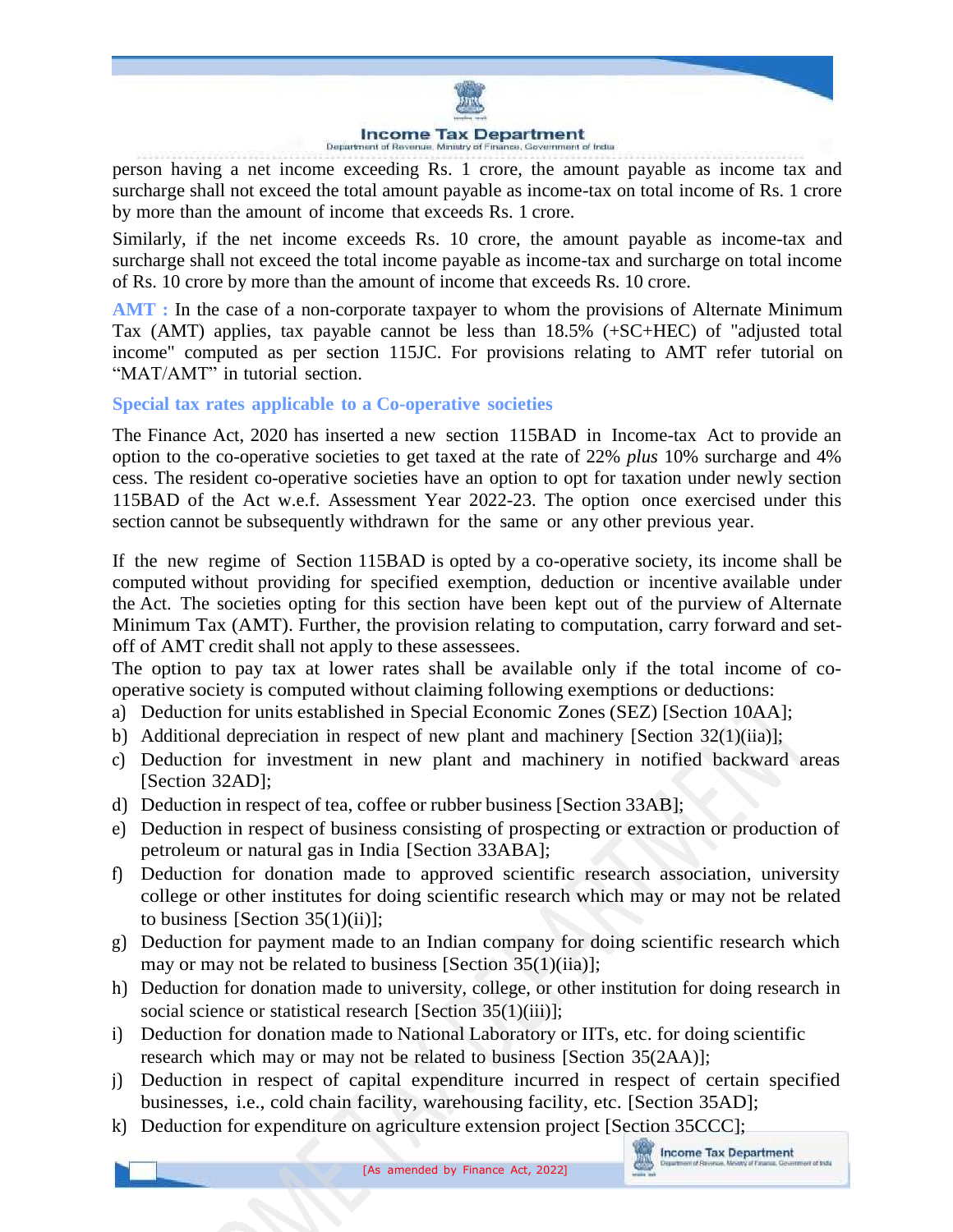

l) Deduction in respect of certain incomes other than specified under Section 80JJAA [Part C of Chapter VI-A].

Where a co-operative society exercises option for availing benefit of lower tax rate under section 115BAD, it shall not be allowed to claim set-off of any brought forward losses or depreciation attributable to any restricted exemption or deduction in the Assessment Year for which the option has been exercised and for any subsequent Assessment Year.

### **Normal tax rates applicable to local authorities**

A local authority is taxed at a flat rate of 30%. Apart from tax @ 30%, Health and Education Cess is levied @ 4% of income-tax.

**Surcharge :** Surcharge is levied @ 12% on the amount of income-tax where net income exceeds Rs. 1 crore. In a case where surcharge is levied, HEC of 4% will be levied on the amount of income-tax plus surcharge.

However, marginal relief is available from surcharge in such a manner that in the case of a person having net income exceeding Rs. 1 crore, the amount payable as income tax and surcharge shall not exceed the total amount payable as income-tax on total income of Rs. 1 crore by more than the amount of income that exceeds Rs. 1 crore.

**AMT :** In the case of a non-corporate taxpayer to whom the provisions of Alternate Minimum Tax (AMT) applies, tax payable cannot be less than 18.5% (+SC+HEC) of "adjusted total income" computed as per section 115JC. For provisions relating to AMT refer tutorial on "MAT/AMT" in tutorial section.

However, w.e.f. Assessment Year 2019-20, In case of a unit located in an IFSC which derives its income solely in convertible foreign exchange, the rate of AMT under section 115JF shall be at the rate of 9% instead of existing rate of 18.50%.



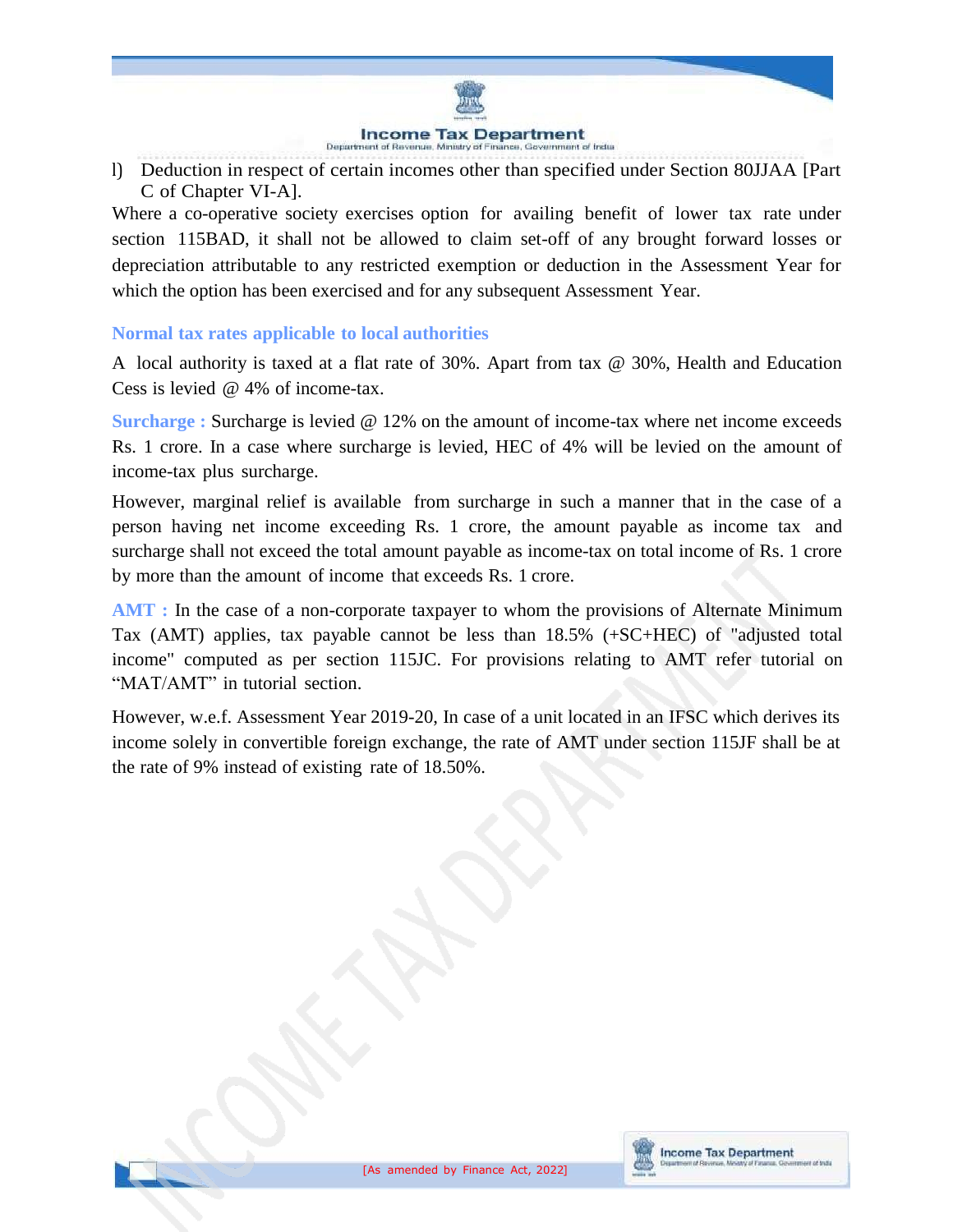**Income Tax Department** Department of t of trictus **Jim Miraintry** 

## **MCQ on tax rates**

**Q1.** The normal tax rates applicable to a resident individual will depend on the \_\_\_\_\_\_\_\_\_.

(a) Age of the individual (b) Gender of the individual

**Correct answer : (a)**

\_\_\_\_\_\_\_\_\_\_\_.

**Q2.** The basic exemption limit in case of a resident individual of the age of below 60 years is Rs.

| (a) Rs. $2,00,000$ | (b) Rs. $2,50,000$ |
|--------------------|--------------------|
| $(c)$ Rs. 3,00,000 | (d) Rs. $5,00,000$ |

**Correct answer : (b)**

**Q3.** The basic exemption limit in case of a resident individual of the age of 60 years or above but below 80 years is  $Rs$  \_\_\_\_\_\_\_\_\_\_\_\_\_\_\_\_\_\_\_\_\_.

| (a) Rs. $2,00,000$ | (b) Rs. $2,50,000$ |
|--------------------|--------------------|
| $(c)$ Rs. 3,00,000 | (d) Rs. $5,00,000$ |

### **Correct answer : (c)**

**Q4.** The basic exemption limit in case of a resident individual of the age of 80 years or above is Rs \_\_\_\_\_\_\_\_\_\_ \_.

| (a) Rs. $2,00,000$ | (b) Rs. $2,50,000$ |
|--------------------|--------------------|
| (c) Rs. $3,00,000$ | (d) Rs. $5,00,000$ |

### **Correct answer : (d)**

\_\_\_\_\_\_\_\_\_\_\_.

**Q5.** The basic exemption limit in case of a non-resident individual irrespective of his age is Rs.

| (a) Rs. $2,00,000$                                                             | (b) Rs. $2,50,000$ |
|--------------------------------------------------------------------------------|--------------------|
| $(c)$ Rs. 3,00,000                                                             | (d) Rs. $5,00,000$ |
| <b>Correct answer: (b)</b>                                                     |                    |
| <b>Q6.</b> The basic exemption limit in case of a Hindu Undivided Family is Rs |                    |
| (a) Rs. $2,00,000$                                                             | (b) Rs. $2,50,000$ |
| $(c)$ Rs. 3,00,000                                                             | (d) Rs. $5,00,000$ |
| <b>Correct answer: (b)</b>                                                     |                    |